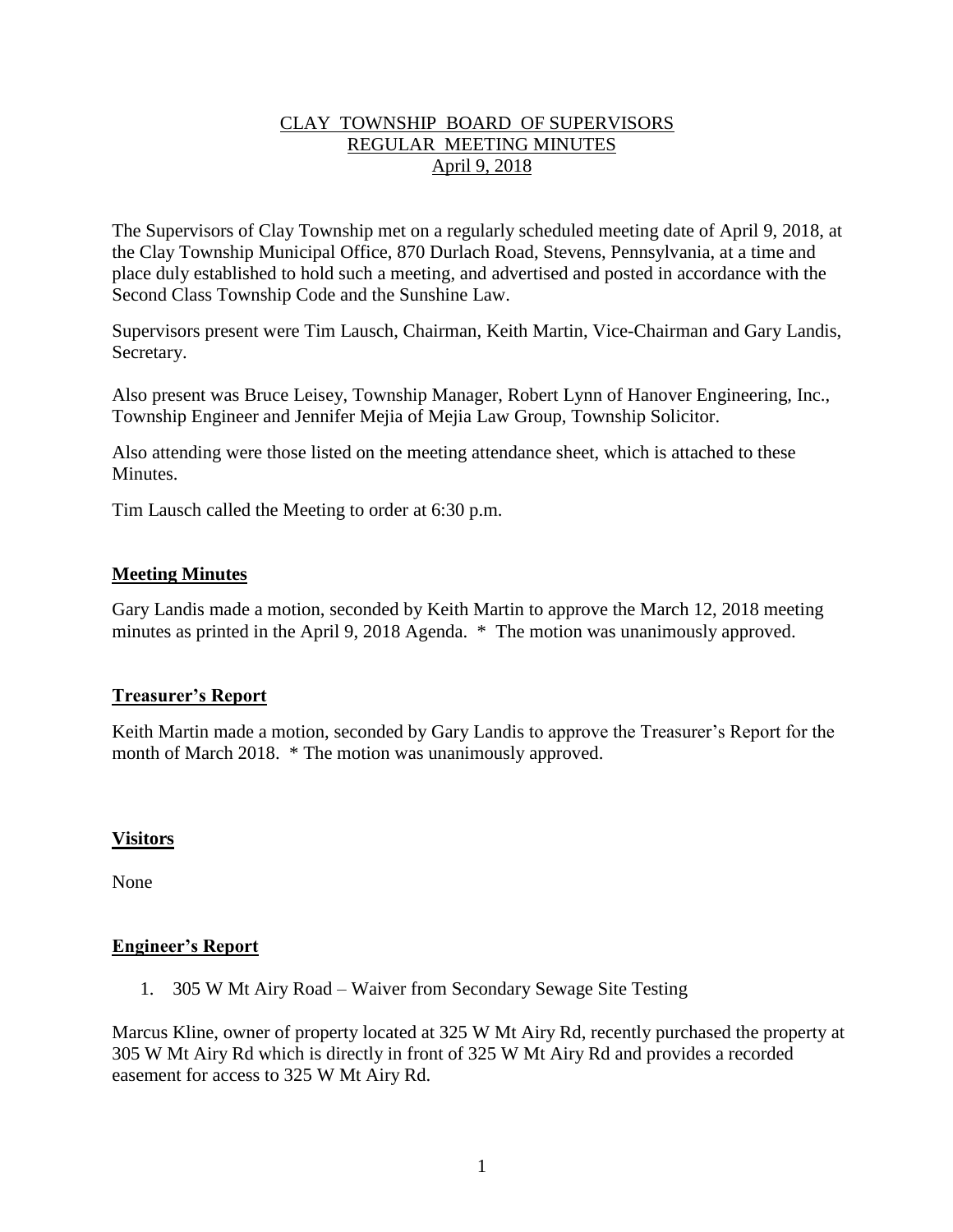Mr. Kline would like to add an area of approximately 200' X 300' (1.38 acres) with access to W Mt Airy Rd to 325 W Mt Airy Rd property, reducing the size of 305 W Mt Airy Rd property from 4.6 acres to 3.22 acres.

Mr. Kline is requesting a waiver from the SALDO requirement to provide documentation that a replacement septic system can be located on the remaining lot area of 305 W Mt Airy Rd.

Mr. Kline stated his justification for his request is that the land he is looking to join with 325 W Mt Airy Rd would never be able to have any kind of septic system on it because there are natural springs on the area that keep the property wet all year long and also since there will be over 3 acres left at 305 W Mt Airy Rd to find an acceptable alternate septic site.

The Board of Supervisors were generally in favor of the waiver based upon the information that was presented.

Mr. Kline will present waiver request to the Planning Commission for their recommendation to the Board of Supervisors.

2. First Response Team of America – Approve Opinion of Probable Cost, Stormwater Management, Land Development and MOU Agreements

After discussion, it was decided to table this request until the April 24, 2018 meeting. Township Staff received the documents for review a few hours before the meeting and have not had sufficient time to review them.

3. Wildflower Pond – Road Dedication Update

There was discussion on the Developers Engineer's request for guidance on what actions will be required to bring the streets up to acceptable standards for dedication.

The Board of Supervisors considered the options of: 1) the Developer reimbursing the Township the amount of PA State Aid that would have been received by the Township if the roads would have been dedicated in a timely manner or; 2) the Developer applying an ultra-thin overlay on the roads to restore the road to "new" condition prior to dedication to the Township.

The Board of Supervisors also discussed disposition of the two temporary cul-de-sacs located on Forget Me Not Drive and Sweet William Way. It was agreed to require the Developer to turn the temporary cul-de-sac on Forget Me Not to a permanent cul-de-sac and to remove the temporary easement on Sweet William Way.

The Board of Supervisors authorized the Township Solicitor to notify the Developer of the Board of Supervisors intent.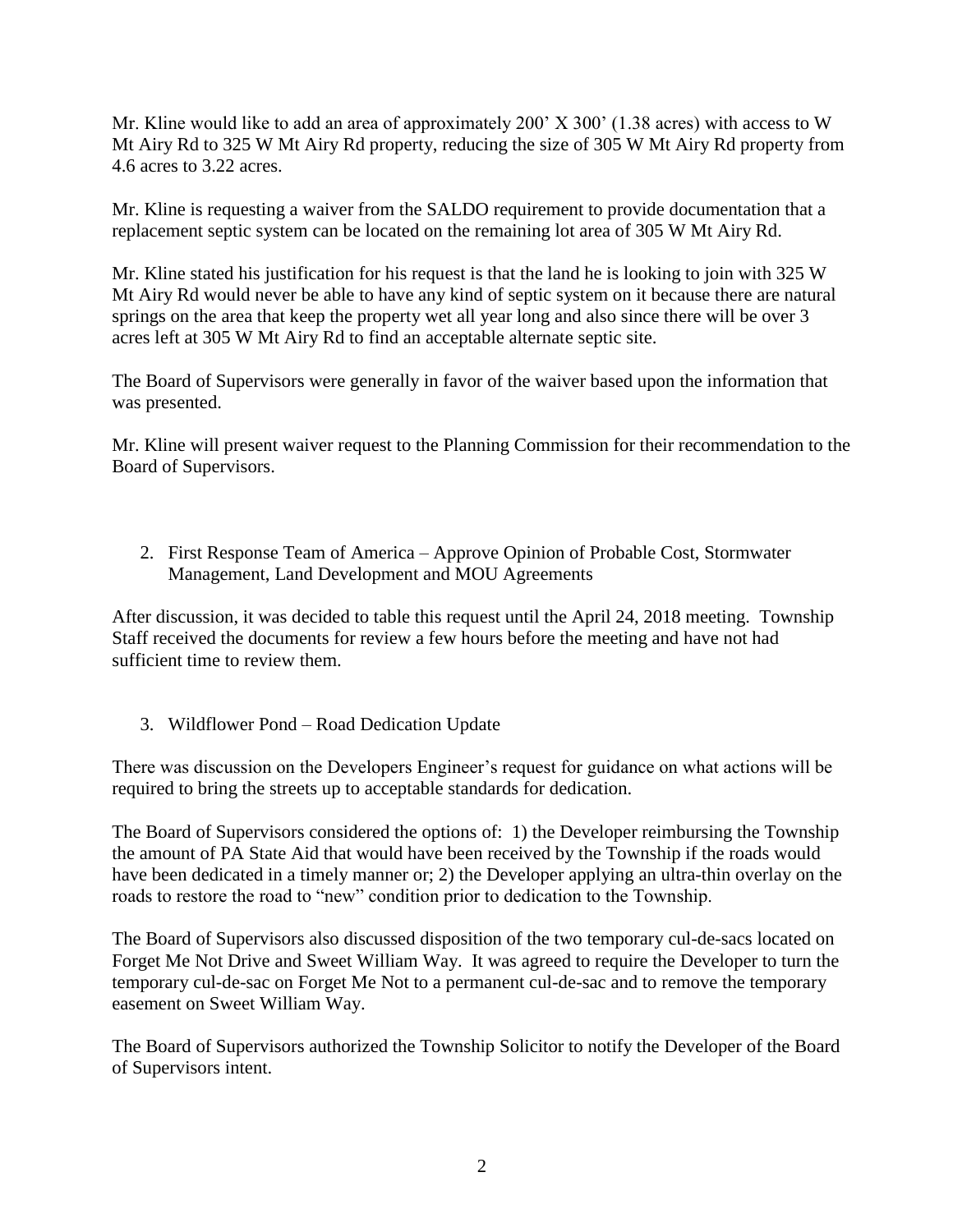4. Ephrata Community Church – Approve Stormwater, Land Development and MOU **Agreements** 

After discussion, it was decided to table this request until Township Staff has an opportunity to review the documents. The Board of Supervisors anticipates making a decision at it's April 24, 2018 meeting.

# **Old Business**

1. Furnace Hill Road, Stony Lane and Camp Road Stormwater Discussion

The Township Engineer and Township Manager informed the Board of Supervisors they met with Marlin & Justin Harnish of Refreshing Mountain Camp to discuss ways for RMC to mitigate stormwater run off from the wooded area uphill from Stony Lane and Camp Road. There was discussion on a simplified solution to construction of diversion berms and level spreaders. RMC representatives had interest in participating in a public/private partnership to install the compost socks with embedding seeding. The Township Engineer informed the Board of Supervisors the price for on-site delivery installation of the socks ranges from \$13-\$17.00 per linear foot.

There was discussion on the cost effectiveness of this process versus installing earthen berms. The Township Engineer and Township Manager will meet with Refreshing Mountain Camp representatives for further discussions.

### **New Business**

1. Review PSATS Proposed Resolutions and Nominations Report

The Township Manager reviewed with the Board of Supervisors the PSATS Proposed Resolutions and proposed action.

The Board of Supervisors indicated their approval with the actions recommended by PSATS.

2. Mark Ulrich – Request to Connect Vacant Lot on W Main St to Public Sewer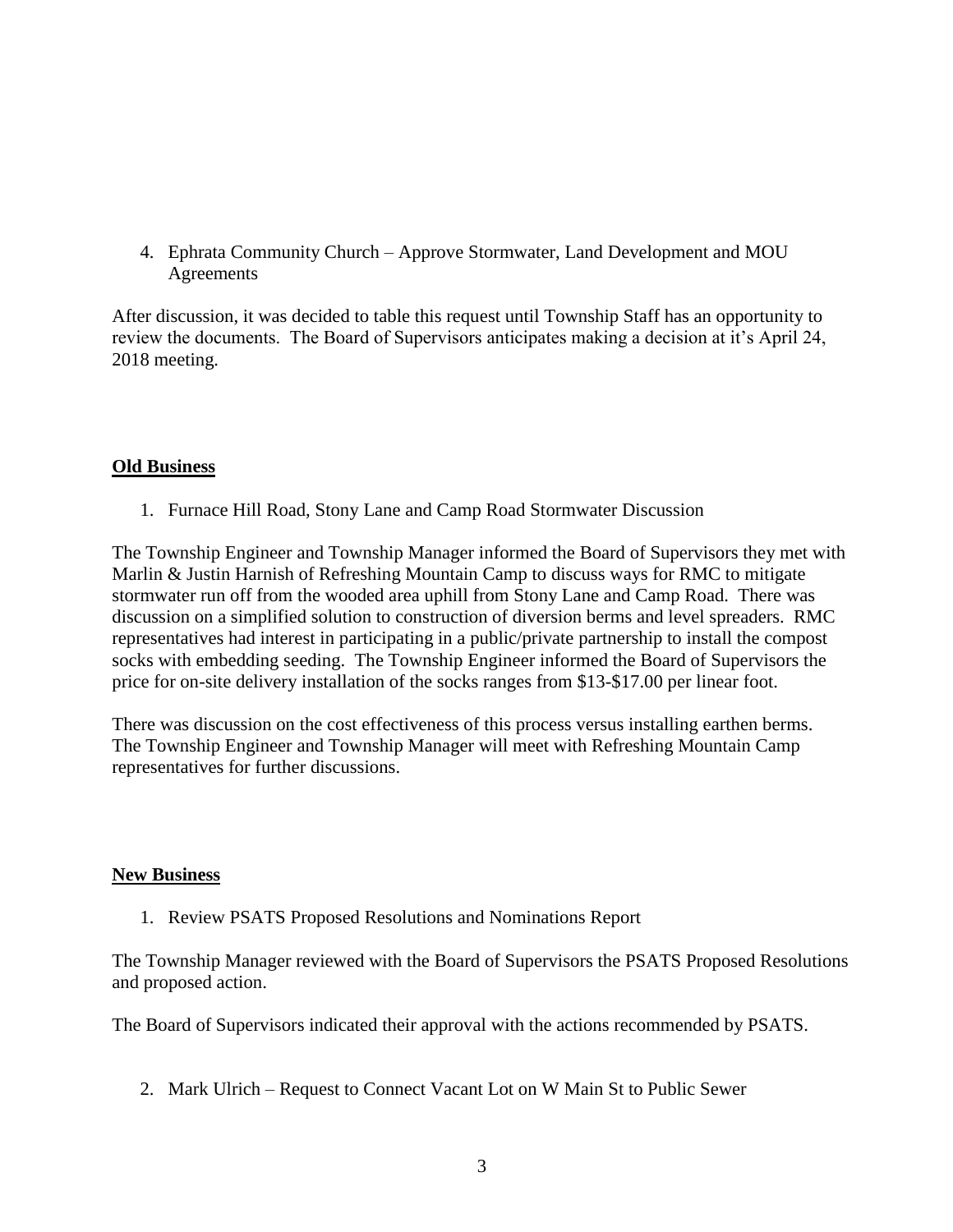Mr. Ulrich owns a building lot along West Main Street. He has expressed interest for the past  $10+$ years to connect to the public sewer.

The Township had plans to run a sewer main line along the street ROW in front of his property but legal issues between the Township and Ephrata Borough have put those plans on hold at this time. Mr. Ulrich would like to bore under West Main Street to connect to the sewer main line on the west side of the street.

The Board of Supervisors authorized the Township Manager to discuss Mr. Ulrich's request with Ephrata Borough and follow up with Mr. Ulrich.

3. Review and Accept 2016 Liquid Fuels Auditors Report

The Township Manager reviewed the audit report with the Board of Supervisors. There were no findings or deficiencies noted.

Keith Martin made a motion, seconded by Gary Landis to approve to accept the 2016 Liquid Fuels Audit Report from the Commonwealth of PA Auditor General Office. \* The motion was unanimously approved.

4. Approve Advertising for Audit Meeting with Herbein & Co

Gary Landis made a motion, seconded by Keith Martin to approve advertising for an audit meeting with the Board of Supervisors, Township Auditors and Herbein & Co with a date to be selected in May 2018. \* The motion was unanimously approved.

5. Lawn Maintenance of Township Parks and Municipal Campus

After discussion, the Board of Supervisors authorized the Township Manager to contract for the application of weed and feed on 23.5 acres of park land and at the municipal campus for an amount not to exceed \$2,800.

6. Visit to Durlach Germany

Gary Landis informed the Board of Supervisors that in reciprocation of representatives of Durlach Germany visiting Clay Township, Mr. Landis' wife and son will be visiting Durlach Germany. Mr. Landis shared a slide presentation he put together for their visit with the Board of Supervisors.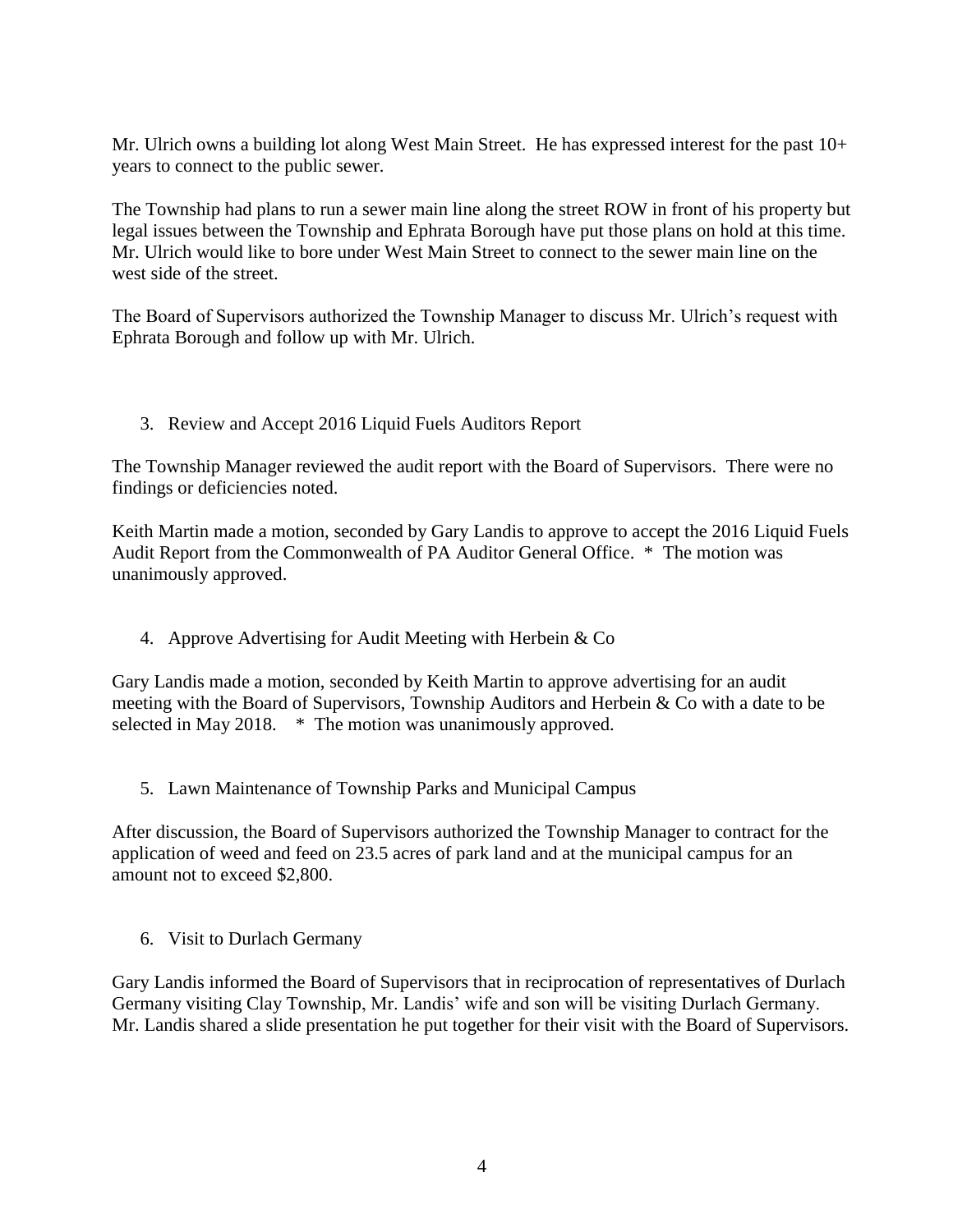Keith Martin made a motion, seconded by Tim Lausch to approve the purchase of picture frames and a history guide to be given to the town of Durlach Germany in the amount of \$42.91. \* The motion was unanimously approved.

#### **Bills to be Paid**

#### General Fund

Keith Martin made a motion, seconded by Gary Landis, to approve the General Fund bills totaling \$220,253.02,708.84 for the month of March. \* The motion was approved unanimously.

### Rec Fund

Keith Martin made a motion, seconded by Gary Landis, to approve the Recreation Fund bills totaling \$1,088.56 for the month of March. \* The motion was approved unanimously.

### Sewer Fund

Keith Martin made a motion, seconded by Gary Landis, to approve the Sewer Fund bills totaling \$3,317.36 for the month of March. \* The motion was approved unanimously.

### **Reports for the Month**

- 1. Chief of Police / Police Department
	- 2. Fire Companies / Ambulance
	- 3. Planning Commission Minutes
	- 4. Engineer's Report
	- 5. Manager's Report
	- 6. Road Master's Report

# **Adjournment**

Keith Martin made a motion, seconded by Gary Landis, to adjourn the meeting at 9:26 P.M. \* The motion was approved unanimously.

Clay Township Board of Supervisors

\_\_\_\_\_\_\_\_\_\_\_\_\_\_\_\_\_\_\_\_\_\_\_\_\_\_\_\_\_\_\_\_\_\_\_\_

Timothy Lausch, Chairman